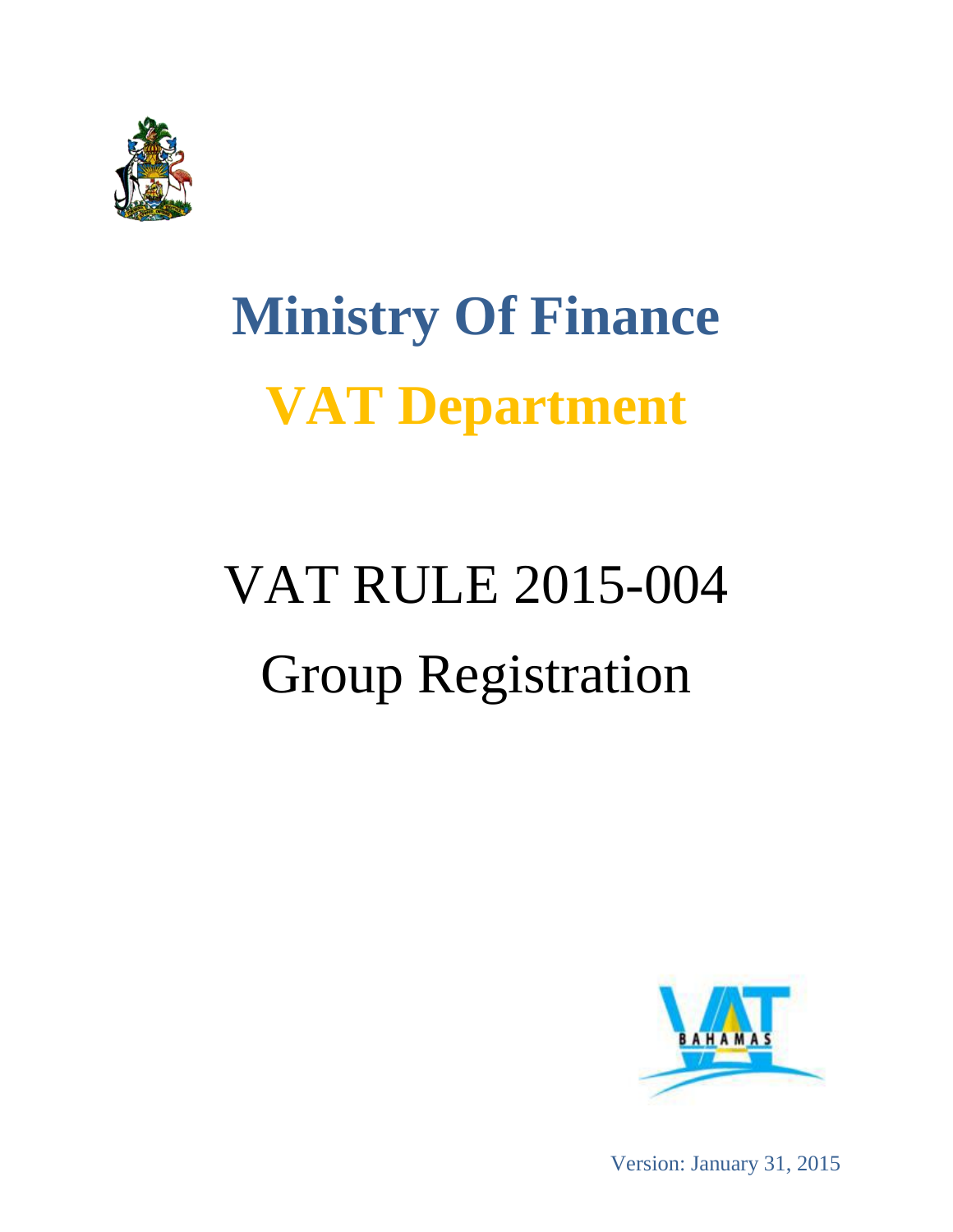## **VAT RULE**

## **2015-004 - Group Registration**

#### **A. Authority**

This Ruling is made under Section 17 of the Value Added Tax Act, 2014.

#### **B. Legislation**

All legislative references are to the Value Added Tax Act, 2014 and/or the Value Added Tax Regulations 2014, unless otherwise stated.

#### **C. This Rule applies in relation to:**

VAT Act – Section 23 (4) and (5), 23 (7) – Registration; and VAT Regulation 7 – Related parties

#### **D. Application of Rule**

The purpose of this Rule is to set out the requirements for VAT Group registration as of January 1, 2015. The Rule seeks to introduce a VAT Group accounting regime which would provide for a group of entities with the approval of the VAT Comptroller being treated as a single taxpayer for the purposes of the Act. The new regime would achieve cost and resource efficiencies through the optimization of the business structure of a group of entities and cost cutting by the use of shared services. It also seeks to eliminate the risk of incorrect VAT treatment of intra-group transactions as no VAT will be applicable to an intra-group transaction.

#### **E. Comptroller's Rule**

#### **Definitions:**

1. The following definitions will apply in these Rules:

*Affiliate*– is defined in accordance with Section 2 of the Companies Act (Ch. 308).

*Entities* – an entity means:

(a) company;

(b) any other body corporate that is regulated under any one or more of the regulated companies legislation; or

(c) Port Licensees defined under Section 2 of the VAT Act

**Parent** – is defined in accordance with Section 2 of the Companies Act (Ch.308).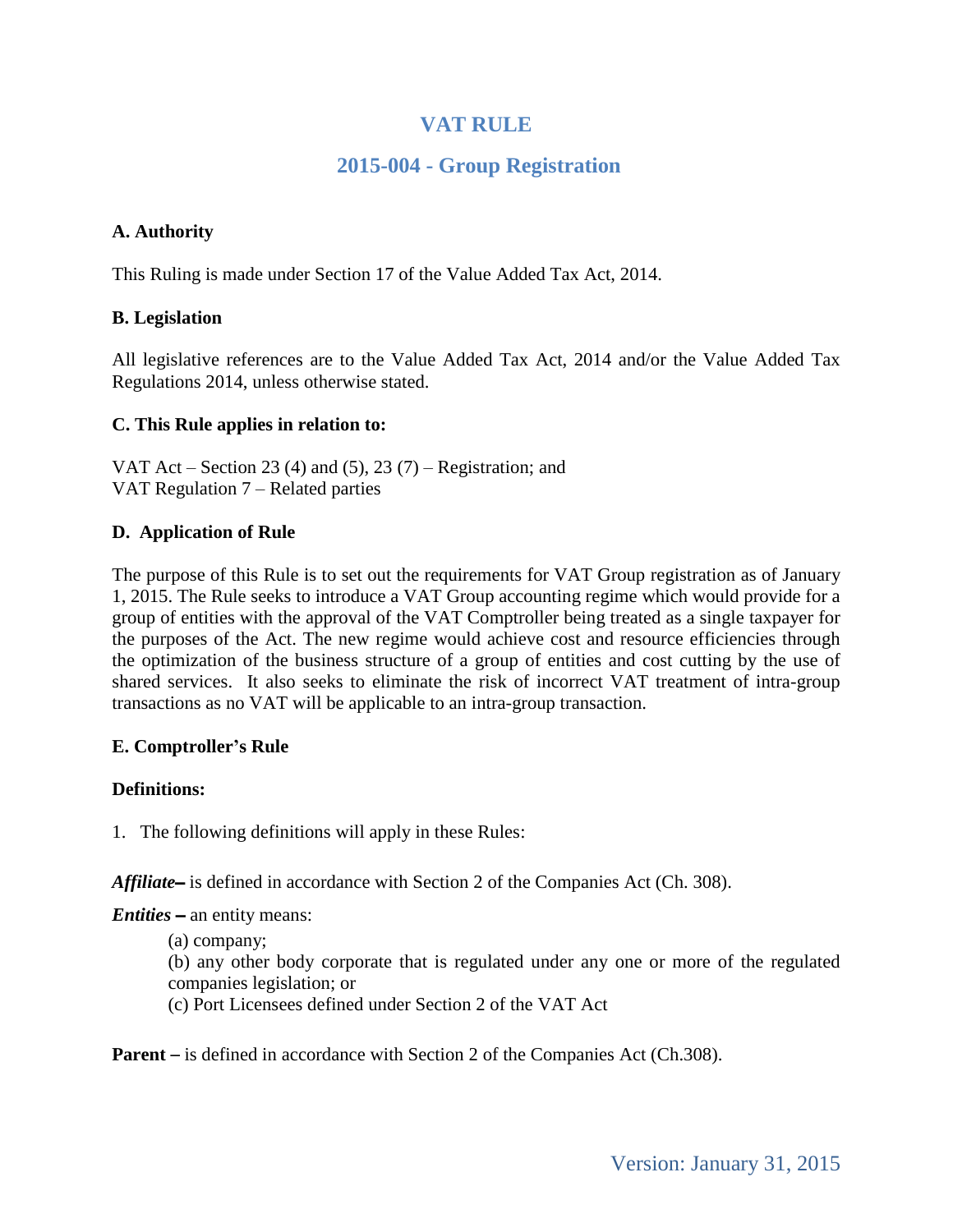*Related Persons* – In accordance with Regulations 7 of the VAT Regulations

**Subsidiary** – is defined in accordance with Section 2 of the Companies Act, (Ch. 308).

*VAT Group* – a group of two or more registrants that have been approved to form a group under this Rule and to be treated as a single registrant.

#### **Approval of a VAT Group**

- 1. The VAT Comptroller may grant an application to approve as a VAT Group two or more related entities being treated as a single taxpayer for the purposes of this Act if the Comptroller is satisfied that each entity meets the requirements within a VAT Group.
- 2. Where the Comptroller approves a VAT Group the Comptroller shall also approve or designate as a representative entity of the VAT Group, a company within the VAT Group

#### **Requirements for entities within a VAT Group**

- 3. The related persons within a group shall:
	- a. be affiliated with each other;
	- b. have a parent/subsidiary relationship or have an identical share structure or is otherwise structured in such a way that satisfies the Comptroller that the VAT Group's financial and operational integration justifies grouping;
	- c. not be grouped with Port Licensees and non-Port Licensees unless the Port Licensees and non-Port Licensees produce consolidated financial statements and the Port Licensees agree to forego any differential VAT treatment for inputs and supplies afforded under Section 3 of the VAT Act;
	- d. not consist of residents and non-residents together;
	- e. not form a VAT Group consisting of regulated companies and non-regulated companies, or regulated companies not regulated by the same regulatory body;
		- i. Regulated activities include securities and investments operations, banking, insurance, telecommunications and web-shop gaming;
		- ii. Regulated companies include Registrants operating under:

*The Banks and Trust Companies Regulation Act (Ch. 316), Investment Fund Act (Ch.369A ), Insurance Act (Ch. 347) Securities Industry Act, 2010, The Communications Act (Ch. 304), and The Gaming Act, 2014*

- f. have the same accounting basis for VAT;
- g. notwithstanding item (f), where the combined turnover of the members of the VAT Group exceeds a threshold of \$1,000,000 the Comptroller shall change the accounting basis to the Accrual Basis;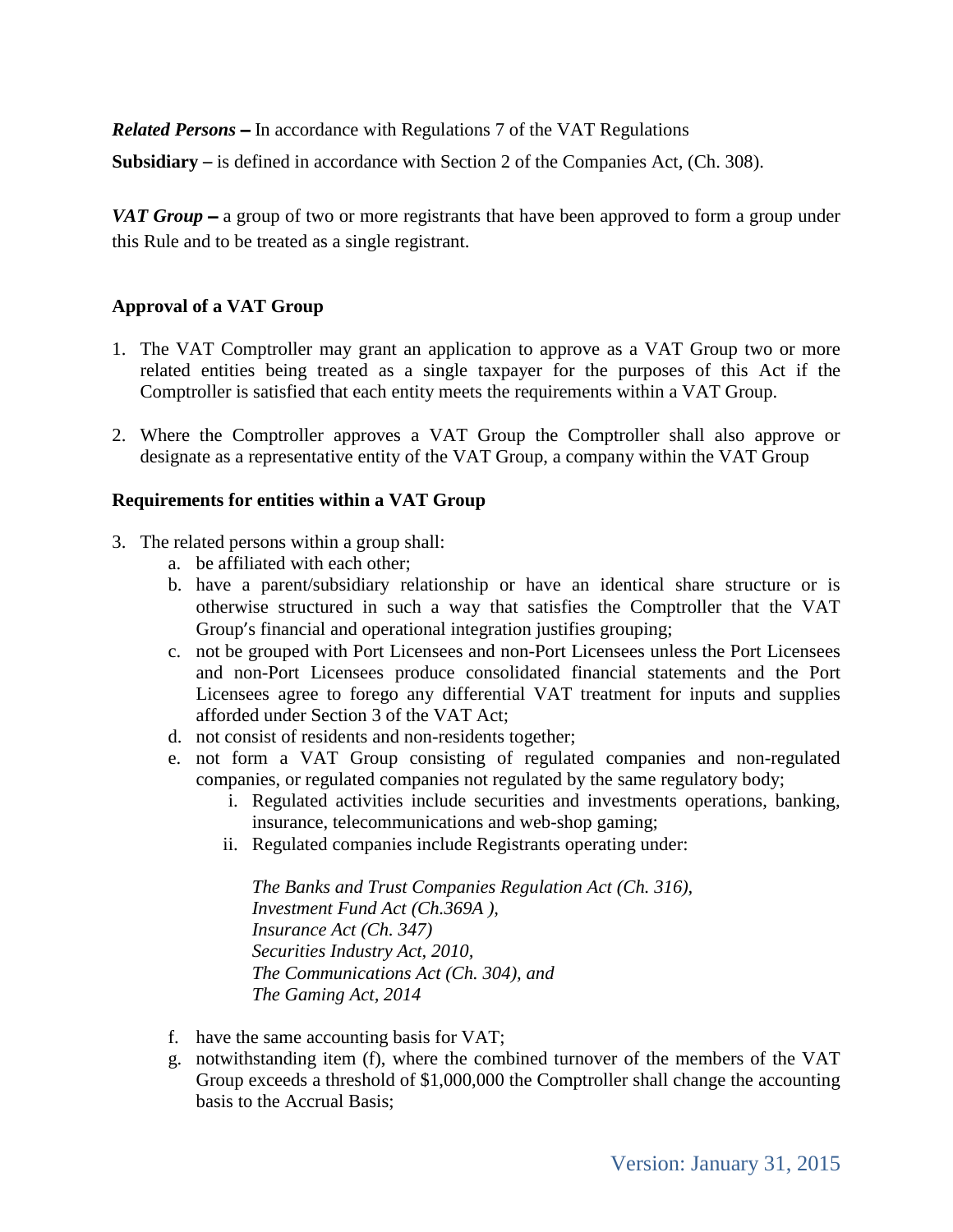- h. not be an entity within any other group;
- i. not have any outstanding liabilities for revenue payable under
	- iii. this Act; or
	- iv. any of the following: Business License Act, Real Property Tax Act, and the Customs Management Act; and
- j. not be permitted to file a separate VAT Return.

#### **Application for Approval**

- <span id="page-3-0"></span>4. The entities that are desirous of being treated as a VAT Group for the purposes of this Act shall make a joint application to the Comptroller in the prescribed form and manner for approval as a Group.
- 5. The Comptroller may also request in specific instances for any of the entities making the application to furnish such additional information or documents as he may require to further evaluate the application.
- 6. The application under Paragraph [4](#page-3-0) shall propose that one of the applicant entities be designated as the representative entity of the Group.

#### **Decision by the Comptroller on Application**

- 7. Where the Comptroller approves an application, he shall notify in writing the approved representative entity of the decision and of the date that the approval shall come into effect.
- 8. Where the Comptroller refuses an application he shall notify in writing the proposed entity of the decision, stating the reasons for the refusal.

#### **Treatment of entities for tax purposes and filing of returns**

- 9. Any taxable activity carried on by an entity within a VAT Group shall be deemed to be a taxable activity carried on by the representative entity of the VAT Group and not carried on by any other entity within the Group.
- 10. Any supply of goods or services made to or by an entity within a VAT Group shall be deemed to be a supply made to or by the representative entity of the Group.
- 11. Notwithstanding the above, intra-Group supplies of goods or services shall neither be regarded as taxable or exempt treatment for the purposes of the Act.
- 12. The provisions above shall only apply to an entity within the VAT Group in respect of a supply of goods and services made by or to that entity during the period when that entity is within the VAT Group.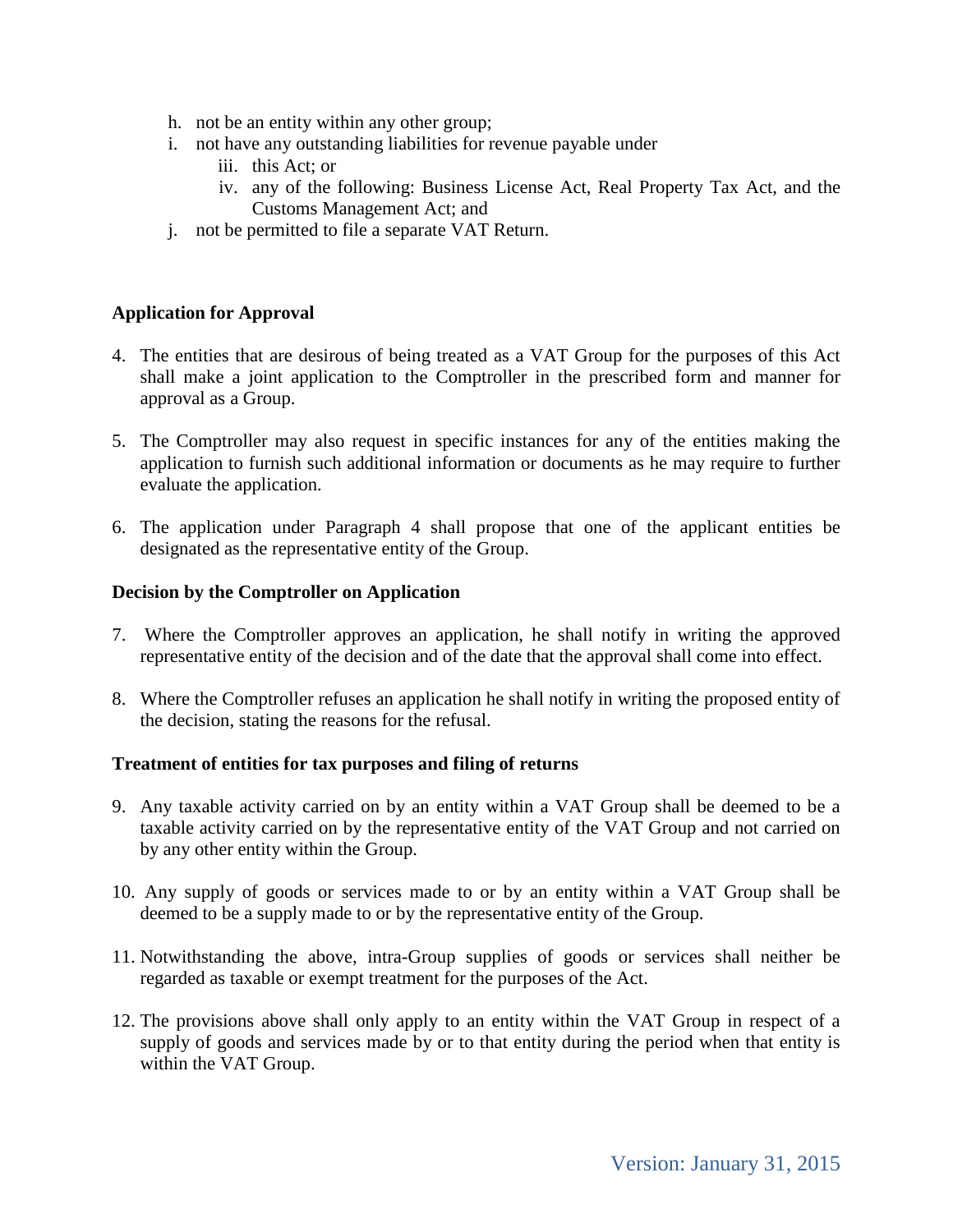- 13. Inputs and outputs of members of the Group shall receive a similar VAT treatment irrespective of the place of supply or importation within the Bahamas.
- 14. The filing period of the VAT Group shall be monthly.
- 15. A representative entity may claim as a deduction or credit such input tax paid or payable that the entities within the VAT Group would, were they not within the VAT Group, be entitled to claim.
- 16. Any deduction or credit that is due to an entity within a VAT Group in respect of the period during which the entity is within the VAT Group, shall instead be due to the representative entity of the VAT Group.
- 17. Members of the Group shall be jointly and severally liable for taxes payable by the representative entity of the Group.
- 18. The joint and several liability for taxes incurred during the tax periods while an entity was in the VAT Group shall continue, notwithstanding that the entity has ceased to be in the VAT Group.
- 19. The representative entity of a VAT Group shall be responsible for complying with this Act on behalf of all entities within the VAT Group.
- 20. The provisions of the Act that apply to each registrant member shall apply equally to the representative entity.

#### **Duties of the Representative Entity**

- 21. The representative entity of a VAT Group shall:
	- a. ensure that proper records of all transactions of entities within the VAT Group are kept in accordance with the Act;
	- b. file returns required under this Act on behalf of all entities within the VAT Group;
	- c. pay any tax or other amount under this Act that the VAT Group or any entity within the VAT Group is liable to pay;
	- d. make records, in respect of the VAT group and entities therein, available for inspection by the Comptroller for the purposes of this Act;
	- e. notify the Comptroller of any circumstances that would require the Comptroller to revoke the approval of the VAT Group;
	- f. notify the Comptroller if an entity ceases to meet the qualifications to be a member of the VAT Group;
	- g. notify the Comptroller of any circumstances of any entity within the VAT Group that would disqualify that entity from being a member of the VAT Group.
	- h. ensure that Business Licenses of the entities within the VAT Group are current and, as far as possible, consolidated within the VAT Group regime.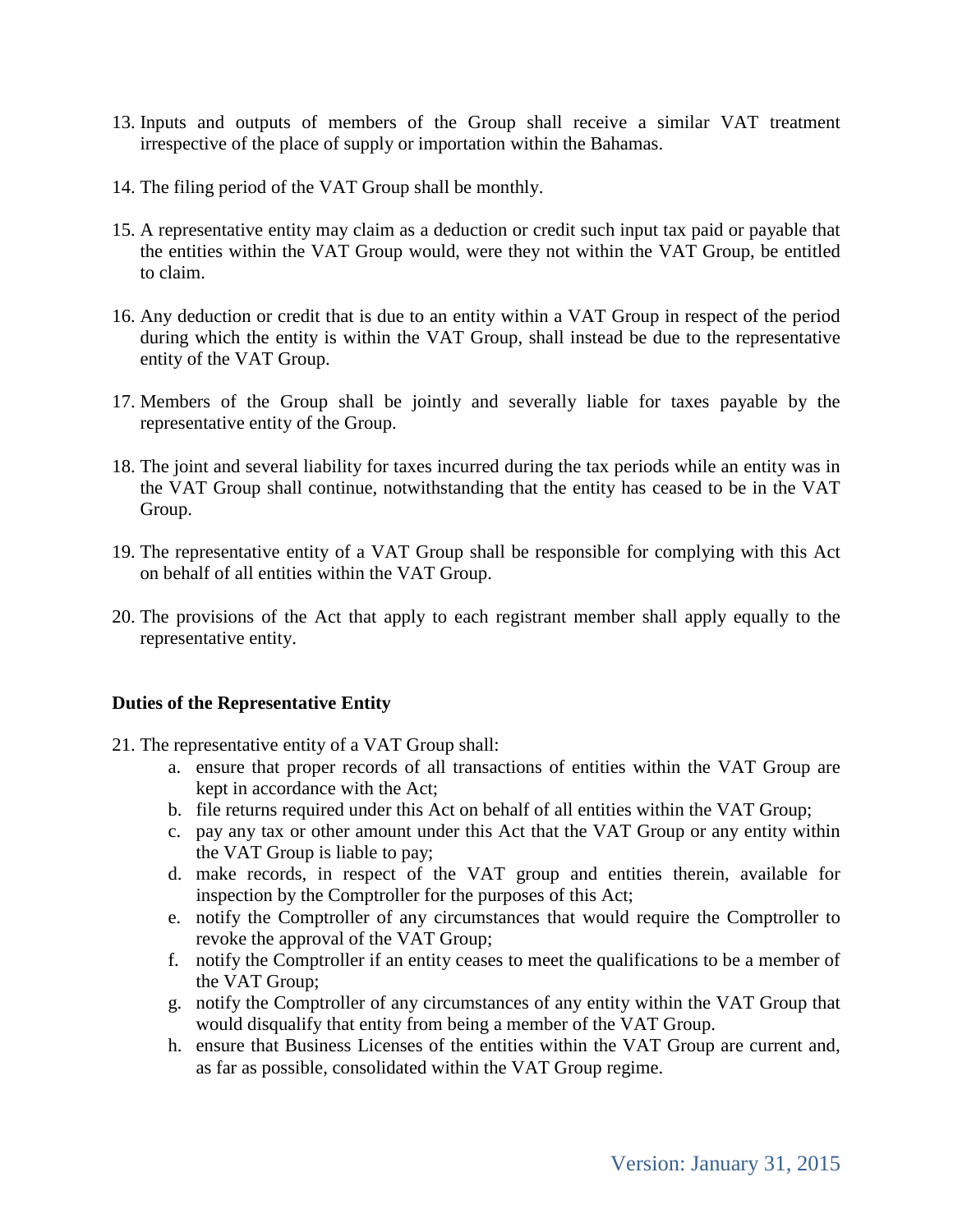22. Where the representative entity becomes aware of any circumstances in the preceding paragraph that requires that the Comptroller be notified, the representative shall notify the Comptroller within 30 days of such circumstances. In respect of the tax period in which the Group existed, this obligation to notify the Comptroller will remain notwithstanding the fact that entity may no longer be the representative entity of the VAT Group; however, where a new representative entity has been appointed and the Comptroller is satisfied that the new representative entity is in command of the circumstances referenced in this paragraph, the obligation to notify will be the obligation of the new representative entity.

#### **Application for Representative to make changes:**

- 23. The Comptroller upon application of a representative entity of a VAT Group may approve any one or more of the following:
	- a. the addition to a VAT Group of an entity that meets the criteria for grouping;
	- b. the removal of an entity from the VAT Group;
	- c. the designation of another member to be the Group representative;
	- d. the dissolution of the Group.

#### **Revocation of a VAT Group:**

- 24. Notwithstanding 24 (d) above, the Comptroller may revoke the approval of a VAT Group if he is satisfied that the representative entity has not complied with any its obligations under this Rule or the Act.
- 25. Where the Comptroller intends to revoke, he shall notify the representative entity within 30 days in writing of his intentions and shall allow the representative entity to respond.
- 26. Within 14 days, the representative entity shall make representation in any form allowed under the Act to the Comptroller regarding the reasons to maintain the certification of a VAT Group.
- 27. Where the Comptroller is satisfied that the revocation should not be made, he shall notify the representative entity of his decision.
- 28. Where the Comptroller decides that revocation should be made, then he shall notify the representative entity of his decision.
- 29. Any notice delivered to the representative entity of a VAT Group shall be deemed to be delivered to each of the entities within the VAT Group.